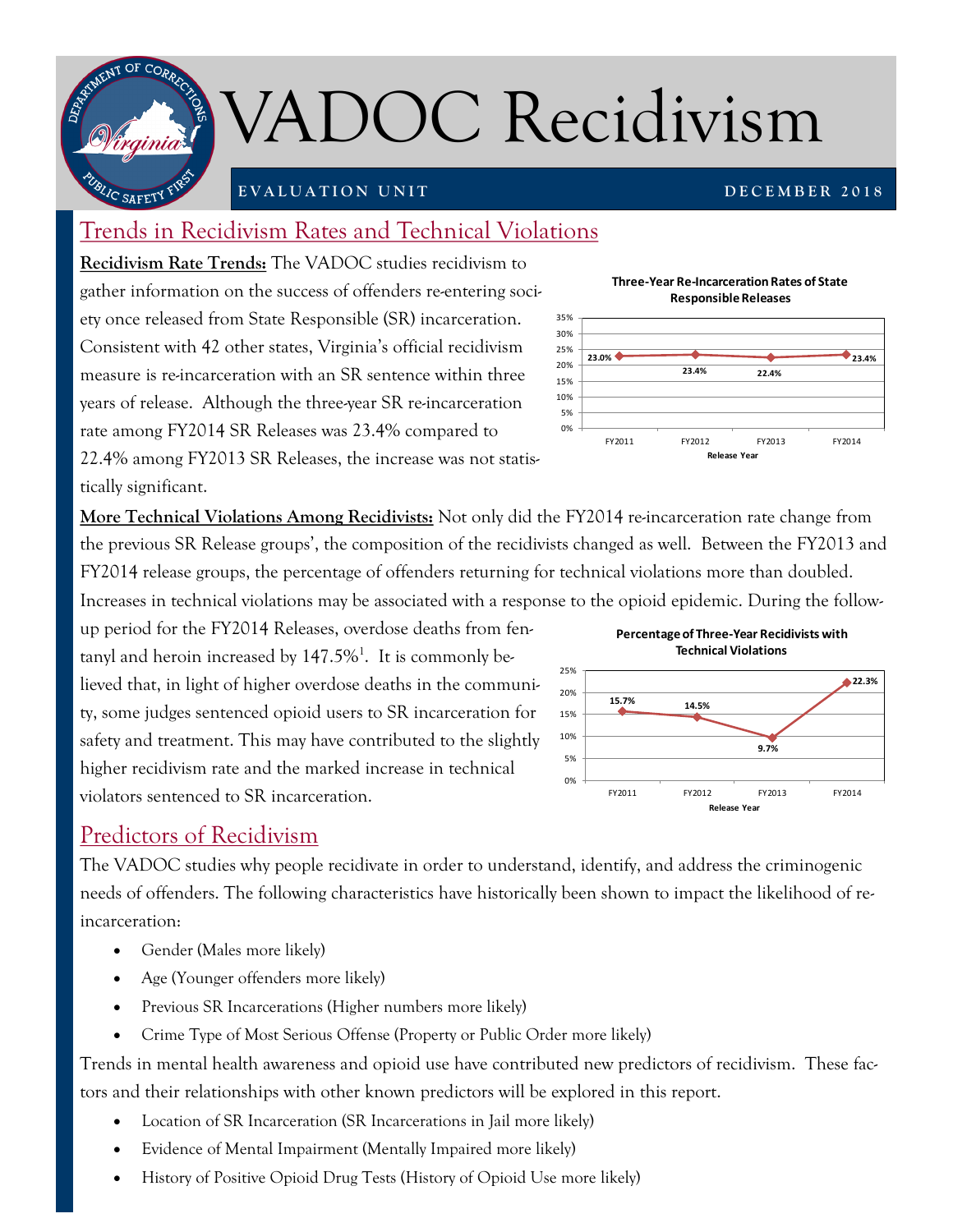## SR Population Incarcerated Only in Local/Regional Jails

Due to limitations in capacity in VADOC facilities, some SR offenders serve their entire incarceration in a local

or regional jail. The number of SR offenders in jails increased by 10% from FY2010 to FY2016 (from 7,342 to 8,053). That total dropped by 6% by FY2017 (from 8,053 to 7,595). The number of SR Releases who were "Jail Only" has risen from 27% of total SR Releases in FY2010 to



almost one-half in FY2017 (45%).

## SR Incarceration Location and Recidivism



## Mental Impairment and Recidivism

Mentally impaired offenders are offenders with a mental health code in VirginiaCORIS indicating either minimal, mild, moderate, severe impairment, or diagnosis of a serious mental illness. The recidivism rate of mentally impaired offenders is higher than offenders with no evidence of mental impairment across FY2011 to FY2014 SR Release groups. This difference is compounded when considering the location of the offender's SR incarceration (p.3) and his/her opioid use history (p.4).

Three-year re-incarceration rates of offenders who spend all of their SR incarceration in a jail are consistently higher than offenders who spend at least part of their SR incarceration in a DOC facility regardless of SR Release group. Re-entry and Education programming that is available for offenders in DOC facilities, but not jails, may contribute to these lower rates for DOC facility SR offenders.



#### **3-Year Re-Incarceration Rates by Mental Impairment**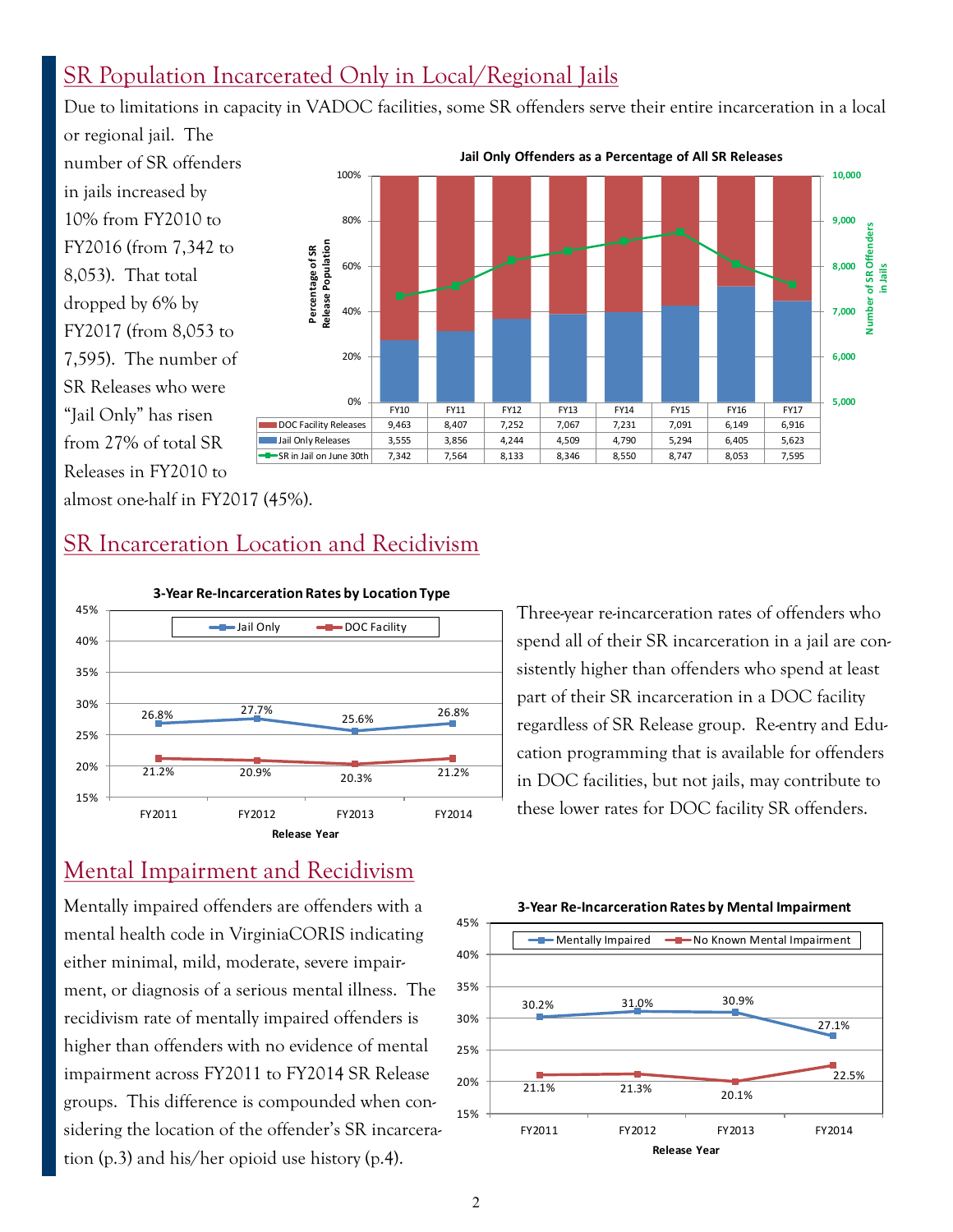## Compounding Effects of SR Incarceration Location and Mental Impairment



When considering both SR incarceration location and mental impairment, mentally impaired jail only offenders had almost double the re-incarceration rate of DOC facility offenders who were not mentally impaired. The group with the lowest rates consisted of the DOC facility offenders with no known mental impairment.

## Opioid Use History and Recidivism



The recidivism rates of offenders with a history of opioid use is notably higher than those without a history of opioid use. From SR Release groups FY2011 to FY2014, the difference in recidivism rates between those with a history of opioid use and those without has been close to 15 percentage points. This difference between offenders with or without opioid histories is compounded by SR incarceration location (below) as well as mental impairment (p.4).

## Compounding Effects of Opioid Use History and SR Incarceration Location



Offenders with a history of opioid use who spend their entire SR incarceration in a jail are more likely to recidivate than those who spend at least part of their incarceration in a DOC facility. The group with the lowest rates each year consisted of the DOC facility offenders who have no history of opioid use—their rates decreased from